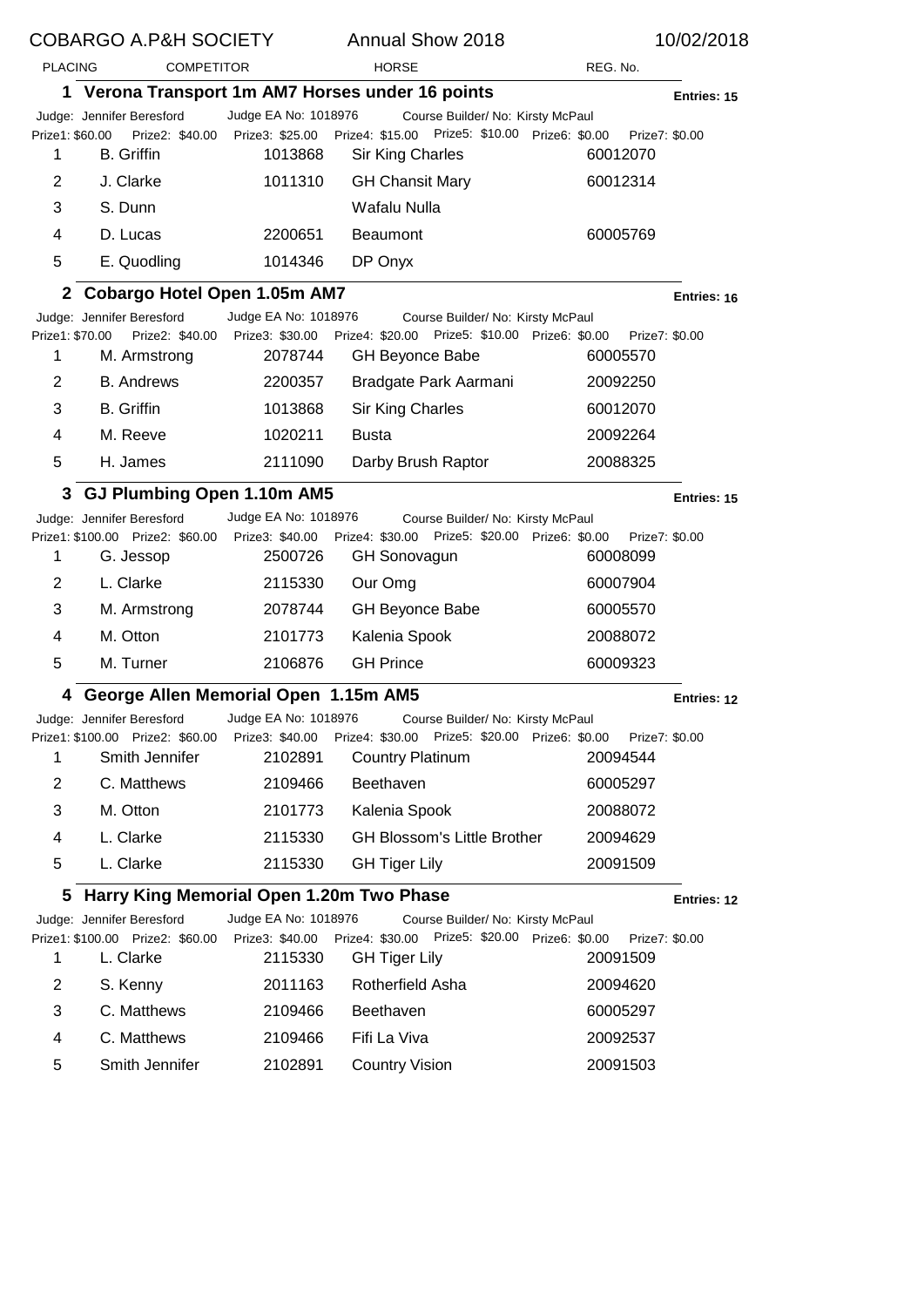| <b>PLACING</b>       | <b>COMPETITOR</b>                                                         |                                 | <b>HORSE</b>                                                                                    | REG. No.                         |             |
|----------------------|---------------------------------------------------------------------------|---------------------------------|-------------------------------------------------------------------------------------------------|----------------------------------|-------------|
| 6.                   |                                                                           |                                 | Peter Moore Welding 40cm AM7 (Riders 12yrs & Under)                                             |                                  | Entries: 22 |
|                      | Judge: Catherine Allen                                                    | Judge EA No:                    | Course Builder/ No: Kirsty McPaul                                                               |                                  |             |
| Prize1: \$30.00<br>1 | T. Whyman                                                                 | Prize2: \$20.00 Prize3: \$15.00 | Prize4: \$10.00 Prize5: \$5.00<br>Jerry                                                         | Prize6: \$0.00<br>Prize7: \$0.00 |             |
| 2                    | A. Whyman                                                                 |                                 | Macca Pacca                                                                                     |                                  |             |
| 3                    | A. Whyman                                                                 |                                 | Smiley                                                                                          |                                  |             |
| 4                    | A. Collins                                                                |                                 | <b>Bella</b>                                                                                    |                                  |             |
| 5                    | F. Kay                                                                    |                                 | <b>Bonfire</b>                                                                                  |                                  |             |
|                      | LJ Hooker 55cm AM7                                                        |                                 |                                                                                                 |                                  | Entries: 44 |
| Prize1: \$30.00<br>1 | Judge: Catherine Allen<br>Prize2: \$25.00 Prize3: \$20.00<br>E. Armstrong | Judge EA No:                    | Course Builder/ No: Kirsty McPaul<br>Prize4: \$15.00 Prize5: \$10.00 Prize6: \$0.00<br>Shout    | Prize7: \$0.00                   |             |
| 2                    | G. Dunn                                                                   |                                 | Ruby                                                                                            |                                  |             |
| 3                    | J. Clarke                                                                 |                                 | <b>GH Rambo</b>                                                                                 | 20092296                         |             |
| 4                    | A. Marks                                                                  |                                 | Jack                                                                                            |                                  |             |
| 5                    | A. Waterson                                                               |                                 | <b>Bruce</b>                                                                                    |                                  |             |
| 8                    | <b>TCR Concrete Pumping 70cm AM7</b>                                      |                                 |                                                                                                 |                                  | Entries: 53 |
|                      | Judge: Catherine Allen                                                    | Judge EA No:                    | Course Builder/ No: Kirsty McPaul                                                               |                                  |             |
| Prize1: \$30.00<br>1 | M. Dunn                                                                   | Prize2: \$25.00 Prize3: \$20.00 | Prize4: \$15.00 Prize5: \$10.00 Prize6: \$0.00<br><b>Obar Good Vibrations</b>                   | Prize7: \$0.00<br>60008531       |             |
| 2                    | M. Harding                                                                | 1018585                         | Kosciusko Red                                                                                   |                                  |             |
| 3                    | G. Dunn                                                                   |                                 | Ruby                                                                                            |                                  |             |
| 4                    | T. Whyman                                                                 |                                 | Jerry                                                                                           |                                  |             |
| 5                    | A. Smith                                                                  | 2302361                         | Kallenia Lindsay                                                                                |                                  |             |
|                      |                                                                           |                                 |                                                                                                 |                                  |             |
| 9                    | <b>Jessop Family 85cm Two Phase</b><br>Judge: Catherine Allen             | Judge EA No:                    |                                                                                                 |                                  | Entries: 47 |
| 1                    | Prize1: \$30.00    Prize2: \$25.00    Prize3: \$20.00<br>G. Dunn          |                                 | Course Builder/ No: Kirsty McPaul<br>Prize4: \$15.00 Prize5: \$10.00 Prize6: \$0.00<br>So Sassy | Prize7: \$0.00                   |             |
| 2                    | M. Harding                                                                | 1018585                         | Kosciusko Red                                                                                   |                                  |             |
| 3                    | M. Dunn                                                                   |                                 | <b>Obar Good Vibrations</b>                                                                     | 60008531                         |             |
| 4                    | E. Quodling                                                               | 1014346                         | DP Onyx                                                                                         |                                  |             |
| 5                    | E. Quodling                                                               | 1014346                         | Aaberdeen Adonis                                                                                | 22001836                         |             |
|                      | 10 Junior Six Bar (Riders under 16 years)                                 |                                 |                                                                                                 |                                  |             |
|                      | Judge: Catherine Allen                                                    | Judge EA No:                    | Course Builder/ No: Kirsty McPaul                                                               |                                  | Entries: 26 |
| Prize1: \$50.00<br>1 | Prize2: \$40.00<br>M. Brighton                                            | Prize3: \$30.00                 | Prize5: \$10.00 Prize6: \$0.00<br>Prize4: \$20.00<br><b>Grannies Alec</b>                       | Prize7: \$0.00                   |             |
| 1                    | A. Macnamara                                                              |                                 | Ss Ruby Tuesday                                                                                 |                                  |             |
| 1                    | G. Dunn                                                                   |                                 | Ruby                                                                                            |                                  |             |
| 4                    | D. Goldberg Otton                                                         |                                 | Marlin                                                                                          |                                  |             |
| 5                    | M. Harding                                                                | 1018585                         | Kosciusko Red                                                                                   |                                  |             |
| 11                   | Open Six Bar (Riders 16 years & over)                                     |                                 |                                                                                                 |                                  | Entries: 12 |
|                      | Judge: Catherine Allen                                                    | Judge EA No:                    | Course Builder/ No: Kirsty McPaul                                                               |                                  |             |
|                      | Prize1: \$150.00 Prize2: \$80.00                                          | Prize3: \$50.00                 | Prize4: \$40.00 Prize5: \$30.00 Prize6: \$0.00                                                  | Prize7: \$0.00                   |             |
| 1                    | L. Clarke                                                                 | 2115330                         | <b>GH Blossom's Little Brother</b>                                                              | 20094629                         |             |
| 2                    | M. Otton                                                                  | 2101773                         | Kalenia Spook                                                                                   | 20088072                         |             |
| 3                    | M. Otton                                                                  | 2101773                         | Outalongthe Road                                                                                | 60008428                         |             |
| 4                    | C. Matthews                                                               | 2109466                         | We Would Like To Think                                                                          | 60008374                         |             |
| 5                    | L. Clarke                                                                 | 2115330                         | Our Little Pop                                                                                  | 60012315                         |             |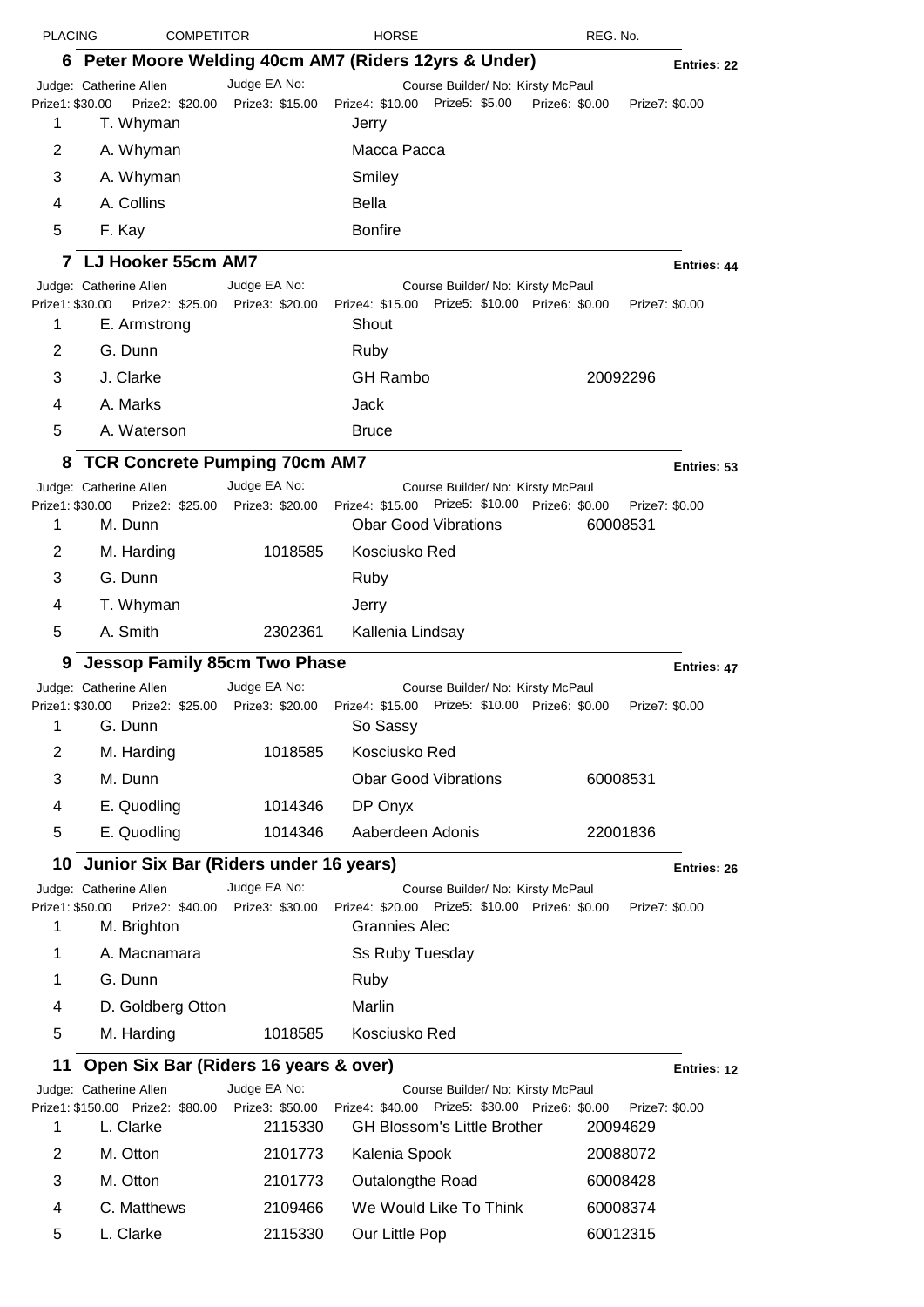| <b>PLACING</b>       | <b>COMPETITOR</b>                                |                                 | <b>HORSE</b>                                                                                     | REG. No.                         |             |
|----------------------|--------------------------------------------------|---------------------------------|--------------------------------------------------------------------------------------------------|----------------------------------|-------------|
|                      | 12 Salway Family 1.05m AM7 (less than 16 points) |                                 |                                                                                                  |                                  | Entries: 22 |
|                      | Judge: Jennifer Beresford                        | Judge EA No: 1018976            | Course Builder/ No: Kirsty McPaul                                                                |                                  |             |
| Prize1: \$70.00<br>1 | Prize2: \$40.00<br>J. Clarke                     | 1011310                         | Prize3: \$30.00 Prize4: \$20.00 Prize5: \$10.00 Prize6: \$0.00<br><b>GH Chansit Mary</b>         | Prize7: \$0.00<br>60012314       |             |
| 2                    | M. Armstrong                                     | 2078744                         | <b>GH Beyonce Babe</b>                                                                           | 60005570                         |             |
| 3                    | T. Ladhams                                       | 1013782                         | <b>Pineapple Express</b>                                                                         | 60006746                         |             |
| 4                    | E. Quodling                                      | 1014346                         | Aaberdeen Adonis                                                                                 | 22001836                         |             |
| 5                    | D. Byrnes                                        | 1014341                         | Moss                                                                                             | 60012376                         |             |
| 13                   | Dennis Norris Memorial Open 1.10m AM7            |                                 |                                                                                                  |                                  | Entries: 17 |
|                      | Judge: Jennifer Beresford                        | Judge EA No: 1018976            | Course Builder/ No: Kirsty McPaul                                                                |                                  |             |
| 1                    | Prize1: \$100.00 Prize2: \$60.00<br>M. Otton     | 2101773                         | Prize3: \$40.00 Prize4: \$30.00 Prize5: \$20.00 Prize6: \$0.00<br>Itsallaboutme                  | Prize7: \$0.00<br>22000710       |             |
| 2                    | M. Otton                                         | 2101773                         | Kalenia Spook                                                                                    | 20088072                         |             |
| 3                    | J. Flower                                        | 2013136                         | Major Look                                                                                       | 60009070                         |             |
| 4                    | A. Preston                                       | 1018308                         | <b>Burnbrook Jumbuck</b>                                                                         | 20094025                         |             |
| 5                    | H. James                                         | 2111090                         | Darby Brush Raptor                                                                               | 20088325                         |             |
|                      | 14 Patrick Jeffery Transport Open 1.20m - AM5    |                                 |                                                                                                  |                                  | Entries: 16 |
|                      | Judge: Jennifer Beresford                        | Judge EA No: 1018976            | Course Builder/ No: Kirsty McPaul                                                                |                                  |             |
| 1                    | Prize1: \$120.00 Prize2: \$80.00<br>C. Matthews  | 2109466                         | Prize3: \$50.00 Prize4: \$30.00 Prize5: \$20.00 Prize6: \$0.00<br>Beethaven                      | Prize7: \$0.00<br>60005297       |             |
| 2                    | C. Matthews                                      | 2109466                         | Pax Bravo                                                                                        | 50017786                         |             |
| 3                    | M. Macnamara                                     | 2302467                         | <b>Ss Raindancer</b>                                                                             | 22001207                         |             |
| 4                    | G. Jessop                                        | 2500726                         | <b>GH Sonovagun</b>                                                                              | 60008099                         |             |
| 5                    | M. Macnamara                                     | 2302467                         | <b>Ss Turbo Mack</b>                                                                             | 20087544                         |             |
| 15                   | John Neilson Memorial Open Grand Prix            |                                 |                                                                                                  |                                  | Entries: 12 |
|                      | Judge: Jennifer Beresford                        | Judge EA No: 1018976            | Course Builder/ No: Kirsty McPaul                                                                |                                  |             |
|                      |                                                  |                                 | Prize1: \$120.00 Prize2: \$100.00 Prize3: \$60.00 Prize4: \$40.00 Prize5: \$30.00 Prize6: \$0.00 | Prize7: \$0.00                   |             |
| 1                    | C. Matthews                                      | 2109466                         | Fifi La Viva                                                                                     | 20092537                         |             |
| 2                    | M. Macnamara                                     | 2302467                         | Ss Turbo Mack                                                                                    | 20087544                         |             |
| 3                    | S. Kenny                                         | 2011163                         | Alando                                                                                           | 20087851                         |             |
| 4                    | S. Kenny                                         | 2011163                         | <b>Rotherfield Absolute</b>                                                                      | 60004510                         |             |
| 5                    | L. Clarke                                        | 2115330                         | <b>GH Tiger Lily</b>                                                                             | 20091509                         |             |
| 17                   | <b>Betta Electrical 45cm AM7</b>                 |                                 |                                                                                                  |                                  | Entries: 37 |
| Prize1: \$30.00      | Judge: Catherine Allen<br>Prize2: \$20.00        | Judge EA No:<br>Prize3: \$15.00 | Course Builder/ No: Kirsty McPaul<br>Prize4: \$10.00 Prize5: \$5.00                              | Prize6: \$0.00<br>Prize7: \$0.00 |             |
| 1                    | E. Armstrong                                     |                                 | Shout                                                                                            |                                  |             |
| 2                    | G. Dunn                                          |                                 | Ruby                                                                                             |                                  |             |
| 3                    | A. Collins                                       |                                 | <b>Bella</b>                                                                                     |                                  |             |
| 4                    | T. Whyman                                        |                                 | Jerry                                                                                            |                                  |             |
| 5                    | J. Smith                                         |                                 | <b>Tic Tac</b>                                                                                   |                                  |             |
| 18                   | <b>Reeve's Transport 60cm AM7</b>                |                                 |                                                                                                  |                                  | Entries: 53 |
|                      | Judge: Catherine Allen                           | Judge EA No:                    | Course Builder/ No: Kirsty McPaul                                                                |                                  |             |
| Prize1: \$30.00<br>1 | Prize2: \$25.00<br>A. Douch                      | Prize3: \$20.00                 | Prize4: \$15.00 Prize5: \$10.00 Prize6: \$0.00<br>Rp Mel                                         | Prize7: \$0.00                   |             |
| 2                    | J. Clarke                                        |                                 | <b>GH Rambo</b>                                                                                  | 20092296                         |             |
| 3                    | A. Marks                                         |                                 | Jack                                                                                             |                                  |             |
| 4                    | T. Whyman                                        |                                 | Jerry                                                                                            |                                  |             |
| 5                    | E. Armstrong                                     |                                 | Shout                                                                                            |                                  |             |
|                      |                                                  |                                 |                                                                                                  |                                  |             |